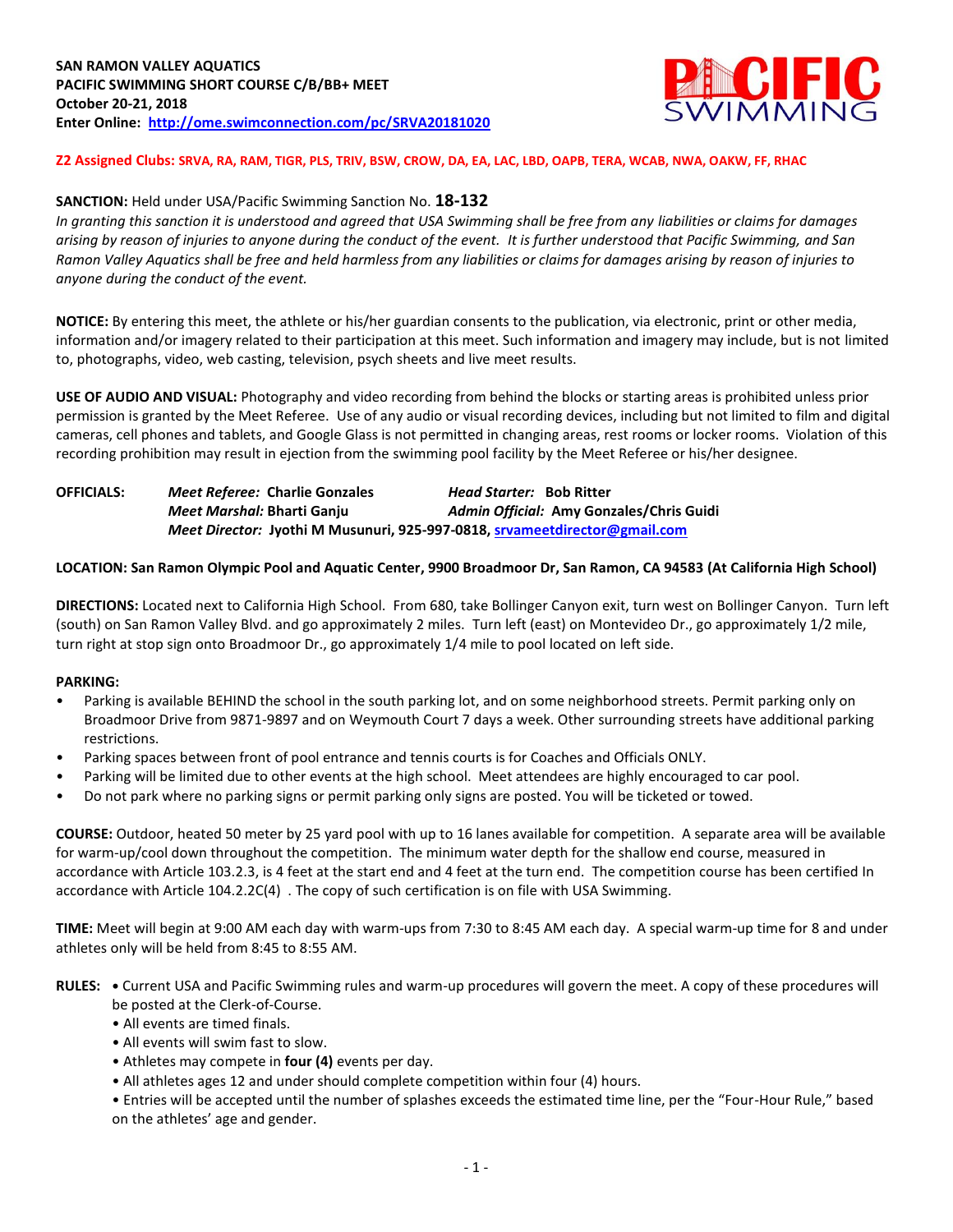- **•** If local conditions warrant, the Meet Referee, with the concurrence of the Meet Director, may require a mandatory scratch-down. Immediate cash refunds will be made for any mandatory scratches.
- **• All coaches and deck officials must wear their USA Swimming membership cards in a visible manner.**

**UNACCOMPANIED ATHLETES:** Any USA Swimming athlete-member competing at the meet must be accompanied by a USA Swimming member-coach for the purposes of athlete supervision during warm-up, competition and warm-down. If a coach-member of the athlete's USA Swimming Club does not attend the meet to serve in said supervisory capacity, it is the responsibility of the athlete or the athlete's legal guardian to arrange for supervision by a USA Swimming member-coach. The Meet Director or Meet Referee may assist the swimmer in making arrangements for such supervision; however, it is recommended that such arrangements be made in advance of the meet by the athlete's USA Swimming Club Member-Coach.

**RACING STARTS:** Any athlete entered in the meet must be certified by a USA Swimming member-coach as being proficient in performing a racing start, or must start each race from within the water. When unaccompanied by a member-coach, it is the responsibility of the athlete or the athlete's legal guardian to ensure compliance with this requirement.

**RESTRICTIONS:** • Smoking and the use of other tobacco products is prohibited on the pool deck, in the locker rooms, in spectator

- seating, in standing areas and in all areas used by athletes, during the meet and during warm-up periods.
- Sale and use of alcoholic beverages is prohibited in all areas of the meet venue.
- No glass containers are allowed in the meet venue.
- No propane heater is permitted except for snack bar/meet operations.
- All shelters must be properly secured.

• FRAMES ONLY for canopies will be allowed overnight on lawn areas. NO OTHER personal belongings can be left on lawn areas.

- Changing into or out of swimsuits other than in locker rooms or designated areas is prohibited.
- Entry and set up (pop-ups) is not allowed before 7 AM on Saturday and Sunday.

• All pathways should be clear and no pop-ups are allowed on pathways and in front of entry and exit gates. Pathways and entry and exit gates must be clear for emergency personal and vehicles to pass through.

- No pop-ups are allowed outside of the pool fence.
- No umbrellas are allowed beyond the cordoned off areas at the starting blocks and race start areas on the deck for safety reasons.
- No overnight parking is allowed. Facilities will not be provided after meet hours.
- Neither SRVA, nor California High School is responsible for items that are lost or stolen.

• Destructive devices, to include but not limited to, explosive devices and equipment, firearms (open or concealed), blades, knives, mace, stun guns and blunt objects are strictly prohibited in the swimming facility and its surrounding areas. If observed, the Meet Referee or his/her designee may ask that these devices be stored safely away from the public or removed from the facility. Noncompliance may result in the reporting to law enforcement authorities and ejection from the facility. Law enforcement officers (LEO) are exempt per applicable laws.

 Operation of a drone, or any other flying apparatus, is prohibited over the venue (pools, athlete/coach areas, spectator areas and open ceiling locker rooms) any time athletes, coaches, officials and/or spectators are present.

**ELIGIBILITY:** • Athletes must be current members of USA Swimming and enter their name and registration number on the meet entry card as they are shown on their Registration Card. If this is not done, it may be difficult to match the athlete with the registration and times database. The meet host will check all athlete registrations against the SWIMS database and if not found to be registered, the Meet Director shall accept the registration at the meet (a \$10 surcharge will be added to the regular registration fee). Duplicate registrations will be refunded by mail.

• Athletes in the "BB" Division must have met at least the listed "BB" time standard. Athletes in the "B" Division must have met at least the listed "B" time standard. All entry times slower than the listed "B" time standard will be in the "C" Division. For 8&U, athletes in the "A" division must have met at least the listed "A" time standard.

• Entries with **"NO TIME" will be REJECTED**.

• Entry times submitted for this meet may be checked against a computer database and may be changed in accordance with Pacific Swimming Entry Time Verification Procedures.

- Disabled athletes are welcome to attend this meet and should contact the Meet Director or Meet Referee regarding any special accommodations on entry times and seeding per Pacific Swimming policy.
- Athletes 19 years of age and over may compete in the meet for time only, no awards. Such athletes must have met standards for the 17-18 age group.
- The athlete's age will be the age of the athlete on the first day of the meet.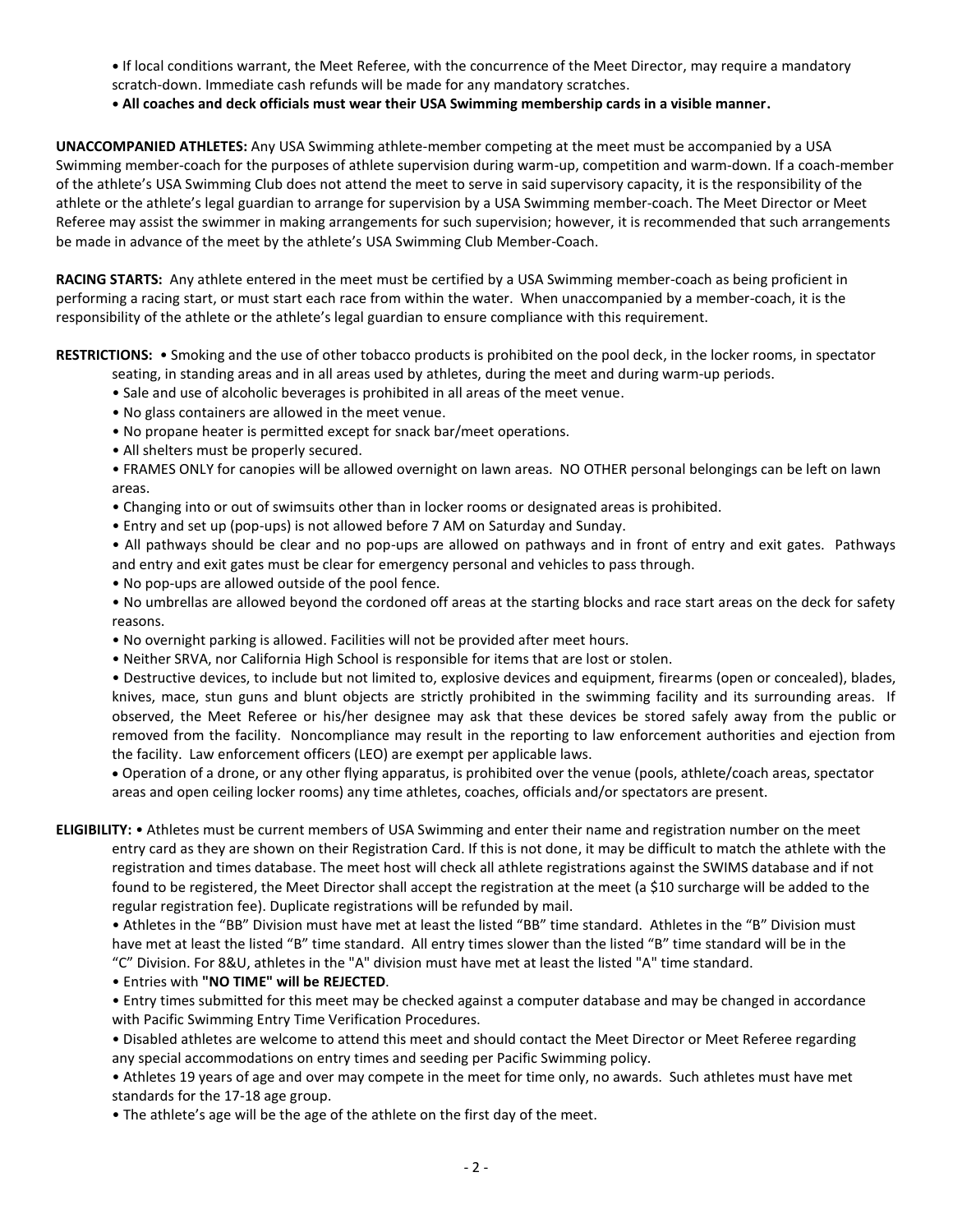**ENTRY PRIORITY:** Meet entries will not be accepted any earlier than September 16<sup>th</sup>, 2018 Entries from members of "assigned" "year round" Zone 2 clubs postmarked or entered online by 11:59 PM. on *September 23rd, 2018* will be given 1st priority acceptance. Entries from members of all Zone 2 clubs (year round and seasonal) postmarked or entered online between 12:00 AM *on September*  24th, 2018 and 11:59 PM *on October 1<sup>st</sup>*, 2018 will be given 2<sup>nd</sup> priority acceptance. All entries from Zone 2, all other Pacific LSC Zones and other LSC's, either postmarked, entered online, or hand delivered by the entry deadline will be considered in the order that they were received.

**\*\* NOTE: Athletes who falsify their entry form by listing a club to which they are not legitimately associated will be rejected from the meet. Further, entry fees will not be refunded and they may be referred to the Pacific Swimming Review Committee for disciplinary action.**

**ENTRY FEES:** \$4.00 per event plus an \$8.00 participation fee per athlete. Entries will be rejected if payment is not sent at time of request. No refunds will be made, except mandatory scratch-downs.

**ONLINE ENTRIES:** To enter online go to **<http://ome.swimconnection.com/pc/SRVA20181020>** to receive an immediate entry confirmation. This method requires payment by credit card. Swim Connection, LLC charges a processing fee for this service, equal to \$1 per athlete plus 5% of the total Entry Fees. Please note that the processing fee is a separate fee from the Entry Fees. If you do not wish to pay the processing fee, enter the meet using a mail entry. **Entering online is a convenience, is completely voluntary, and is in no way required or expected of an athlete by Pacific Swimming.** Online entries will be accepted through Wednesday, **October 10th, 2018**, or until the meet has reached capacity, whichever comes first.

**MAILED OR HAND DELIVERED ENTRIES**: Entries must be on the attached consolidated entry form. Forms must be filled out completely and printed clearly with athlete's best time. Entries must be postmarked by midnight, Monday, **October 8th, 2018** or hand delivered by 6:30 PM, Wednesday, October 10th**, 2018**. No late entries will be accepted. No entries received after the meet has reached capacity will be accepted. No refunds will be made, except mandatory scratch-downs. Requests for confirmation of receipt of entries should include a self-addressed, stamped envelope.

**Make check payable to**: **SRVA**

**Mail entries to**: **SRVLA Meet Entries Hand deliver entries to: SRVA Meet Entries 2312 Jasper Hill Dr 2312 Jasper Hill Dr San Ramon, CA 94582 San Ramon, CA 94582**

**CHECK-IN:** The meet will be deck seeded. Athletes must check-in at the Clerk-of-Course. No event shall be closed more than 30 minutes before the scheduled start of the session. Close of check-in for all individual events shall be no more than 60 minutes before the estimated time of the start of the first heat of the event. Athletes who do not check-in will not be seeded and will not be allowed to compete in that event.

**SCRATCHES:** Any athletes not reporting for or competing in an individual timed final event shall not be penalized. Athletes who must withdraw from an event after it is seeded are requested to inform the referee immediately.

**AWARDS:** First through eighth places in each division (C/B/BB+) will be awarded for the 9-10, 11-12, 13-14 age groups. First through eighth place in each division (PC-C, PC-B, and PC-A) will be awarded for the 8 & Under age group. All athletes achieving an A time for the first time will be awarded a standard A medal, regardless of place achieved in the event. No awards will be given for athletes 19 years of age and older. Note: Individual awards must be picked up at the meet. We will not mail or distribute awards after the meet.

**ADMISSION:** Free. A **'2 DAY'** program will be available for a reasonable price.

**SNACK BAR & HOSPITALITY:** A snack bar will be available throughout the competition. Coaches and working deck officials will be provided lunch. Hospitality will serve refreshments to timers and volunteers.

**MISCELLANEOUS:** No overnight parking is allowed. Facilities will not be provided after meet hours. **All participating clubs are expected to provide lane timers based upon the number of athletes registered to swim each day. Club timing lanes for Saturday and Sunday will be assigned and coaches will be notified of assignments during the week prior to the meet.**

**MINIMUM OFFICIALS:** The Meet Referee shall conduct an inventory of Officials and shall compare the number of athletes entered against the number of Officials that worked representing each team per day of the meet. Those teams who have not provided sufficient Officials in a day of the meet, in accordance with the table below, will be fined \$100 per missing Official per day.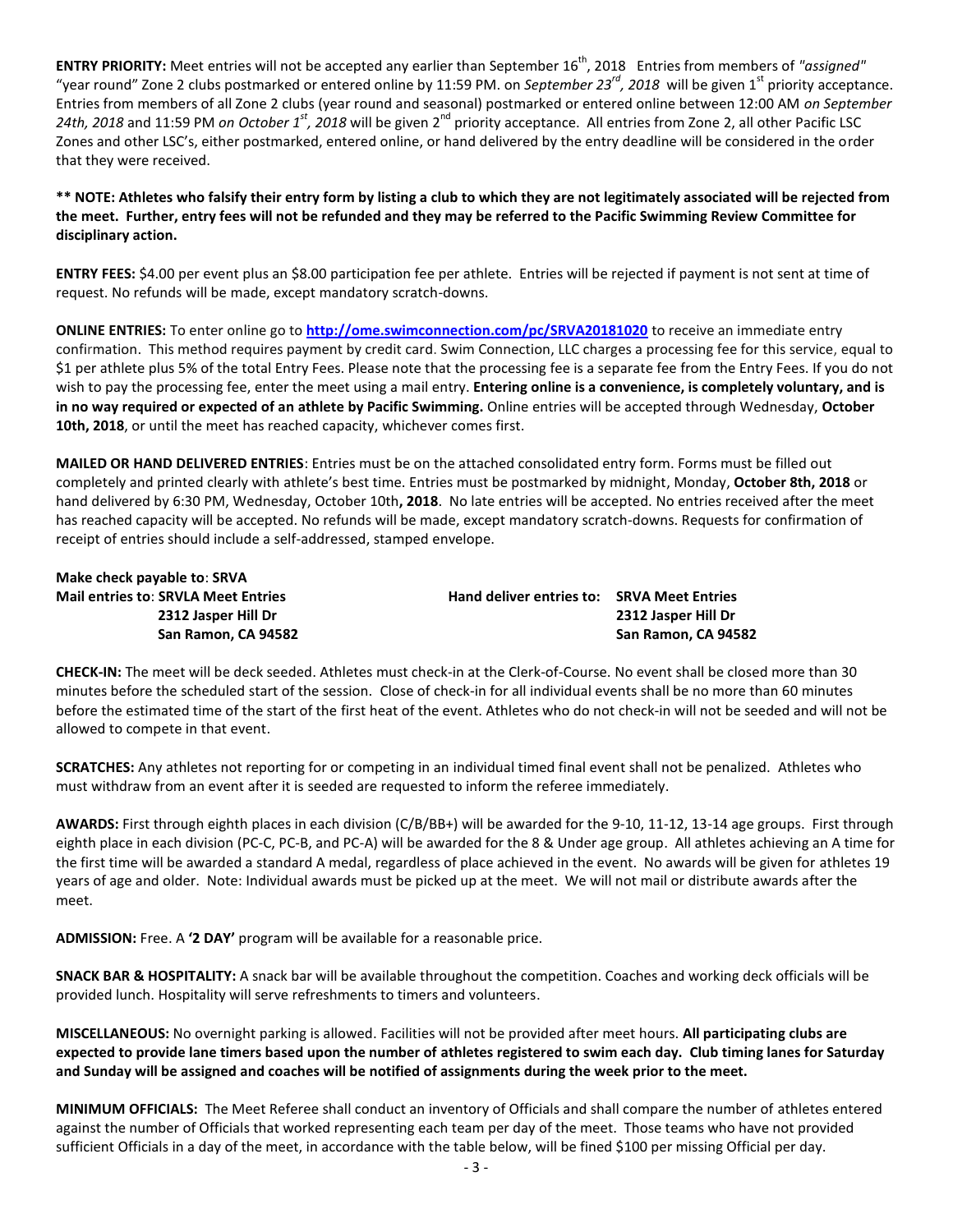| Number of athletes entered in meet per club<br>per day | Number of trained and carded officials required |
|--------------------------------------------------------|-------------------------------------------------|
| $1 - 10$                                               |                                                 |
| $11 - 25$                                              |                                                 |
| $26 - 50$                                              |                                                 |
| 51-75                                                  |                                                 |
| 76-100                                                 |                                                 |
| Every 20 Athletes over 100                             |                                                 |

## **EVENT SUMMARY**

| <b>SATURDAY</b>        |           |                |                 | <b>SUNDAY</b>           |            |               |                |  |  |
|------------------------|-----------|----------------|-----------------|-------------------------|------------|---------------|----------------|--|--|
| 8 & UN                 | $9 - 10$  | $11 - 12$      | 13 & Up         | <b>8 &amp; UN</b>       | $9 - 10$   | $11 - 12$     | 13 & Up        |  |  |
| 100 Free               | 200 Free  | 200 Free       | 200 Free        | 50 Back                 | 100 Back   | 200 Back      | 200 Back       |  |  |
| 25 Back                | 50 Back   | 50 Back        | 100 Back        | 25 Fly<br><b>50 Fly</b> |            | <b>50 Fly</b> | <b>100 Fly</b> |  |  |
| <b>50 Fly</b>          | 100 Fly   | <b>200 Flv</b> | <b>200 Flv</b>  | 100 IM                  | 100 IM     |               | 200 IM         |  |  |
| 25 Breast              | 50 Breast | 50 Breast      | 100 Breast      | 50 Breast               | 100 Breast | 100 Breast    | 200 Breast     |  |  |
| 50 Free                | 100 Free  | 100 Free       | <b>100 Free</b> | 25 Free                 | 50 Free    | 50 Free       | 50 Free        |  |  |
| 13 & Up Girls 500 Free |           |                |                 | 13 & Up Boys 500 Free   |            |               |                |  |  |

# **EVENTS**

| <b>SAT, OCTOBER 20</b> |                     |                |  |  |  |  |  |  |
|------------------------|---------------------|----------------|--|--|--|--|--|--|
| <b>EVENT#</b>          | <b>EVENT</b>        | <b>EVENT#</b>  |  |  |  |  |  |  |
| 1                      | 13 & up 200 Free    | $\overline{2}$ |  |  |  |  |  |  |
| 3                      | 11-12 200 Free      | 4              |  |  |  |  |  |  |
| 5                      | 9-10 200 Free       | 6              |  |  |  |  |  |  |
| 7                      | 8 & under 100 Free  | 8              |  |  |  |  |  |  |
| 9                      | 13 & up 100 Back    | 10             |  |  |  |  |  |  |
| 11                     | 11-12 50 Back       | 12             |  |  |  |  |  |  |
| 13                     | 9-10 50 Back        | 14             |  |  |  |  |  |  |
| 15                     | 8 & under 25 Back   | 16             |  |  |  |  |  |  |
| 17                     | 13 & up 200 Fly     | 18             |  |  |  |  |  |  |
| 19                     | 11-12 200 Fly       | 20             |  |  |  |  |  |  |
| 21                     | 9-10 100 Fly        | 22             |  |  |  |  |  |  |
| 23                     | 8 & under 50 Fly    | 24             |  |  |  |  |  |  |
| 25                     | 13 & up 100 Breast  | 26             |  |  |  |  |  |  |
| 27                     | 11-12 50 Breast     | 28             |  |  |  |  |  |  |
| 29                     | 9-10 50 Breast      | 30             |  |  |  |  |  |  |
| 31                     | 8 & under 25 Breast | 32             |  |  |  |  |  |  |
| 33                     | 13 & up 100 Free    | 34             |  |  |  |  |  |  |
| 35                     | 11-12 100 Free      | 36             |  |  |  |  |  |  |
| 37                     | 9-10 100 Free       | 38             |  |  |  |  |  |  |
| 39                     | 8 & under 50 Free   | 40             |  |  |  |  |  |  |
| 41                     | 13 & Up 500 Free    |                |  |  |  |  |  |  |

|                | SAT, OCTOBER 20     |                |
|----------------|---------------------|----------------|
| <b>EVENT#</b>  | <b>EVENT</b>        | <b>EVENT#</b>  |
| $\mathbf{1}$   | 13 & up 200 Free    | $\overline{2}$ |
| 3              | 11-12 200 Free      | 4              |
| 5              | 9-10 200 Free       | 6              |
| $\overline{7}$ | 8 & under 100 Free  | 8              |
| 9              | 13 & up 100 Back    | 10             |
| 11             | 11-12 50 Back       | 12             |
| 13             | 9-10 50 Back        | 14             |
| 15             | 8 & under 25 Back   | 16             |
| 17             | 13 & up 200 Fly     | 18             |
| 19             | 11-12 200 Fly       | 20             |
| 21             | 9-10 100 Fly        | 22             |
| 23             | 8 & under 50 Fly    | 24             |
| 25             | 13 & up 100 Breast  | 26             |
| 27             | 11-12 50 Breast     | 28             |
| 29             | 9-10 50 Breast      | 30             |
| 31             | 8 & under 25 Breast | 32             |
| 33             | 13 & up 100 Free    | 34             |
| 35             | 11-12 100 Free      | 36             |
| 37             | 9-10 100 Free       | 38             |
| 39             | 8 & under 50 Free   | 40             |
| 41             | 13 & Up 500 Free    |                |

Use the following URL to find the time standards: <http://www.pacswim.org/swim-meet-times/standards>